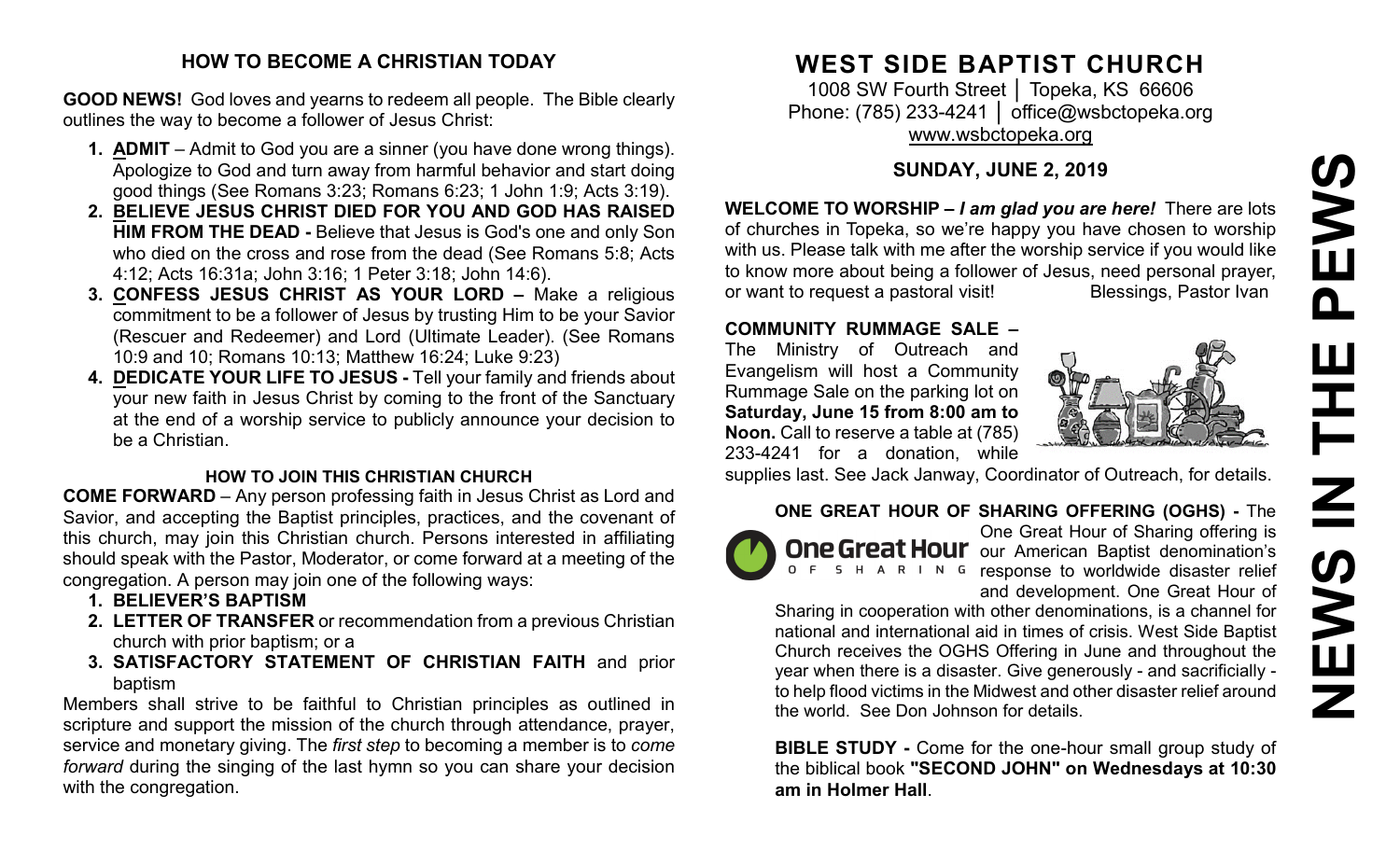**CAN YOU HELP WITH THE FOOD PANTRY?** – Clarence is asking for help with Harvesters on Wednesday afternoon's from 2:30 – 5:30 pm. We need people to help set it up and help with the distribution of food. Please let the office know if you are interested in helping.

**CHILDRENS ACTIVITY BAGS AND BULLETINS – We are** 

**glad to have children in worship!** Activity bags filled with coloring pages, crayons, and other items are available for preschool and elementary-aged children near the sanctuary door. **Enjoy the kits and children's bulletins**. Please take



home your artwork. Place the packets on the front pew after the worship service so we can restock them.

#### **COMMUNION MINISTERS –** Please sign-up on the bulletin board to deliver



the Lord's Supper (Holy Communion) to our Nursing Home and Homebound members on the first Sunday of a month. Lay Ministers will be working in pairs of two or teams. Pastor Ivan will provide training for all

communion ministers. We currently have eighteen Nursing Home and Homebound members to visit each month.

**FRUIT & VEGETABLE FOOD PANTRY –** Free bread, fruits, and vegetables on **Wednesday from 3:30 to 5:30 pm,** while supplies last at West Side Baptist Church, 1008 SW 4th St, Topeka. **April Report:** 973 individuals (480 adults, 362 children, plus 131 senior citizens) in 292 families were able to receive for free 5,081 pounds of free food.



Y-T-D totals: 3,117 individuals (1,500 adults; 1,240 children plus 346 senior citizens) in 865 families have received 17,915 lbs of free food in 2019. \*All food is available at no costs.

**PENTECOST SUNDAY (SUNDAY, JUNE 9) –** the fiftieth day after Easter when we celebrate the outpouring of the Holy Spirit upon the Church (Acts 2). Everyone is encouraged to wear red!

# **WEEKLY CALENDAR**

#### **SUNDAY, JUNE 2**

 9:00 am Movie "The Showman" 10:30 am Worship Service (S)

#### **MONDAY, JUNE 3**

9:00 -11:00 am Baby Closet Ministry

#### **TUESDAY, JUNE 4**

| $5:30 \text{ pm}$ | Ladies Night Out @ Freddy's  |
|-------------------|------------------------------|
| $5:30 \text{ pm}$ | Men's Night Out $@$ Freddy's |
| $6:00 \text{ pm}$ | Men's Chorus                 |

#### **WEDNESDAY, JUNE 5**

| $10:30$ am       | Bible Study – Book of Jude (HH)       |
|------------------|---------------------------------------|
| $3:30 - 5:30$ pm | No Fruit & Vegetable Food Pantry (FH) |
| $5:00 - 7:00$ pm | <b>Baby Closet Ministry</b>           |
| $5:30 - 7:00$ pm | No Supper or WWW until September      |
| $7:00$ pm        | No Choir Practice (S)                 |
|                  |                                       |

#### **THURSDAY, JUNE 6**

| $1:00 - 3:00$ pm                               | <b>Baby Closet</b>             |  |  |
|------------------------------------------------|--------------------------------|--|--|
| <b>FRIDAY, JUNE 7</b>                          | <b>PASTOR'S DAY OFF</b>        |  |  |
| <b>SATURDAY, JUNE 8</b><br>$1:00$ pm           | <b>Worship Team Practice</b>   |  |  |
| <b>SUNDAY, JUNE 9</b><br>$9:00$ am<br>10:30 am | Movie "The Showman"<br>Worship |  |  |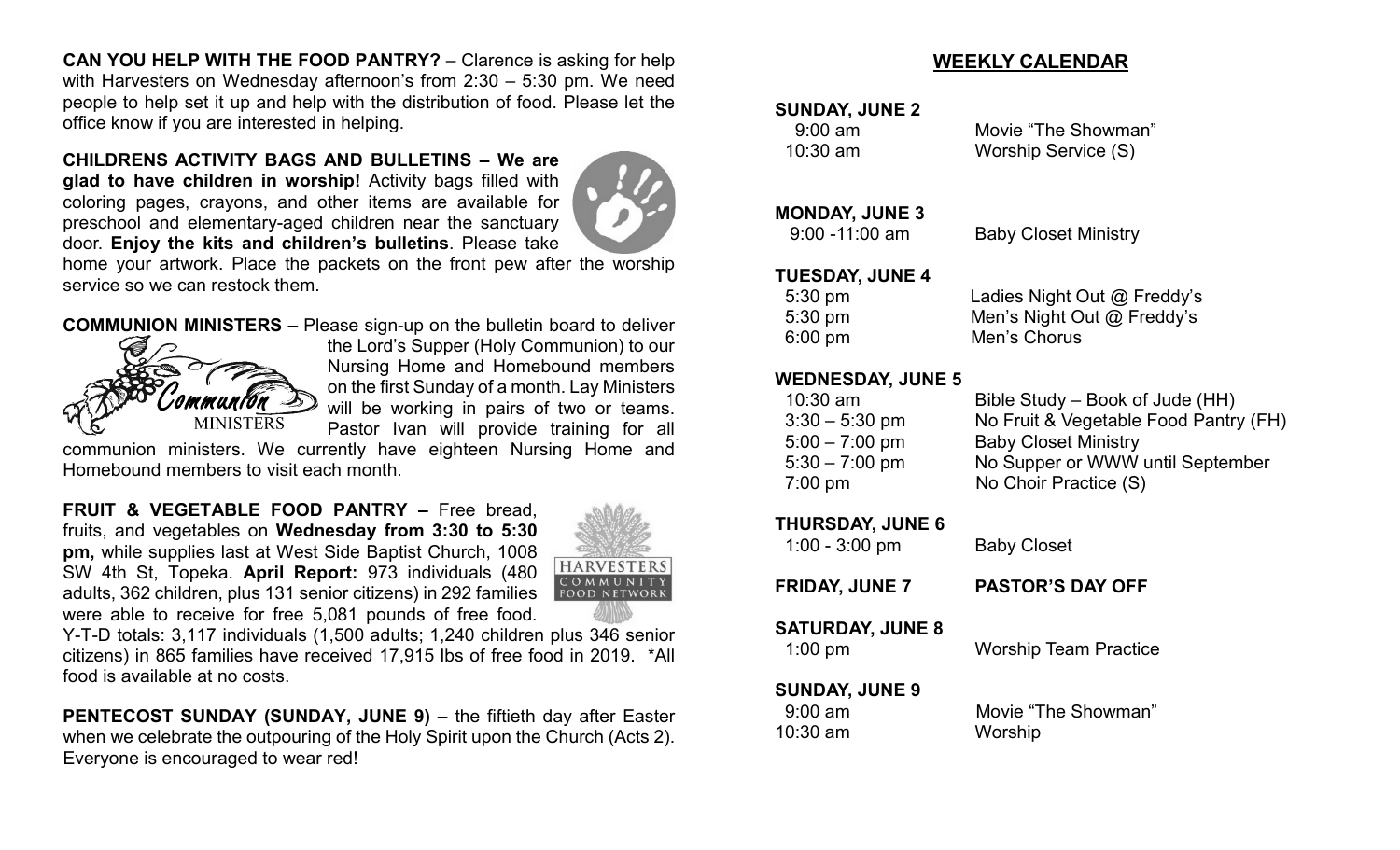# **IN OUR THOUGHTS AND PRAYERS**

Darren Abby – Health concerns (Pat & Joe Abby's son), better Mark Arnold – Health concerns Martha Beyer – Health concerns (California; Nancy Cottril's sister) Al & Bradley Carpenter – Health concerns Harry and Pat Carpenter – Health concerns Pat Carreno – Health concerns Guy Carreno - Health concerns (Tony Carreno's brother) Valerie Davis - Health concerns (radiation) (Bev McCurdy's friend) Gail – Health concerns (Alice Payne's friend) Russell Hunter – Health concerns (Kansas Rehab) Fran Seymour-Hunter – Health concerns Charles Key – Health concerns (cancer) (Nelda Janway's brother) Nancy May – Health concerns Marie Merrifield – Health concerns Don and Jonesy Morris – Health concerns Kate Olsen – Health concerns Carolyn Peck – Health concerns (James and Matthew Peck's grandmother) Becky and Terry Poe – Health concerns Carolyn Roach – Health concerns (Nelda Janway's sister) Bob and Jill Roesler – Health concerns Keith Springer – Health concerns (Marianne Spano's brother) Larry Springer – Health concerns (Marianne Spano's brother) Linda Thomas – Health concerns (Atria 3415 SW 6th Ave, 66606) Lola Zab - Health concerns (Marianne Spano's sister)

# **HOMEBOUND & CARE FACILITIES:**

\*Portia Allbert \*Etta Landis –Capital Ridge \*June Cunningham – Brewster Place \* \* Renea May \*Shirley & Larry Dell \*Rogene Moody \*Helen Farrar – Plaza West \*Ken Paslay – Brookdale \*Gerald Haney – \*Theo Penny \*Russ Hunter – \* \*Edward Perkins \*Mary Lou Johnson – Aldersgate \*Juanita Plankinton \*Alice Kieffer \*Hazel Smith-Tindall

\*Linda Thomas – East Atria Pl

**RIDE TO CHURCH** - The Council has updated the time the van leaves on Sunday mornings because we have more people to pick-up. **The Church Van will leave the Church on Sundays at 8:00 AM.** If you or your children would like a ride to church please call Harry Carpenter, bus driver at (785) 608-3937 [no text messages] before 9:00 pm on Saturday. Please be ready and waiting at your door. The driver will honk twice and wait no more than five minutes before leaving to pick-up the next passengers. The van will not return for a second pick-up on the same day. Call Harry for more information or questions.

**SUMMER CAMP –** The following students have registered for camps:

- Ryleigh Atkinson-McLaury Quest Camp at Green Lake June 23-29
- Aaron Poe Cross Wind  $(Gr: 6-8)$  July 8-12
- David Greuter Quest Camp at Green Lake, Wisc. June 23-29
- Jessa Greuter Quest Camp at Green Lake, Wisc. June 23-29
- Kaylee Shaw Quest Camp at Green Lake, Wisc. June 23-29
- Macy Greuter Quest Camp at Green Lake, Wisc. June 23-29
- Nathan Poe Cross Wind (Gr: 9-12) July 15-19
- Sage Poe Quest Camp at Green Lake, Wisc. June 23-29
- Tera Triggs Quest Camp at Green Lake, Wisc. June 23-29

#### *Send encourage notes:*

Cross Wind Camp, 8036 N Hoover Rd, Hesston, KS 67062 Quest Youth Camp, W2511 WI-23, Green Lake, WI 54941

**SUMMER SUNDAY SCHOOL CINEMA** – Our Sunday Cinema has begun. We are reviewing "The Greatest Showman." We hope everyone will join us this summer at **9:00 am** on Sunday mornings to fellowship and enjoy this time together as a church family. See Alice Payne for details.

**TRINITY SUNDAY (SUNDAY, JUNE 16) –** This day we celebrate the doctrine of the Trinity: God - the Father, the Son, and the Holy Spirit. This Sunday marks the transition between the Easter Season and General Time when the church focuses on spiritual growth in character, discipleship, and spiritual disciplines.